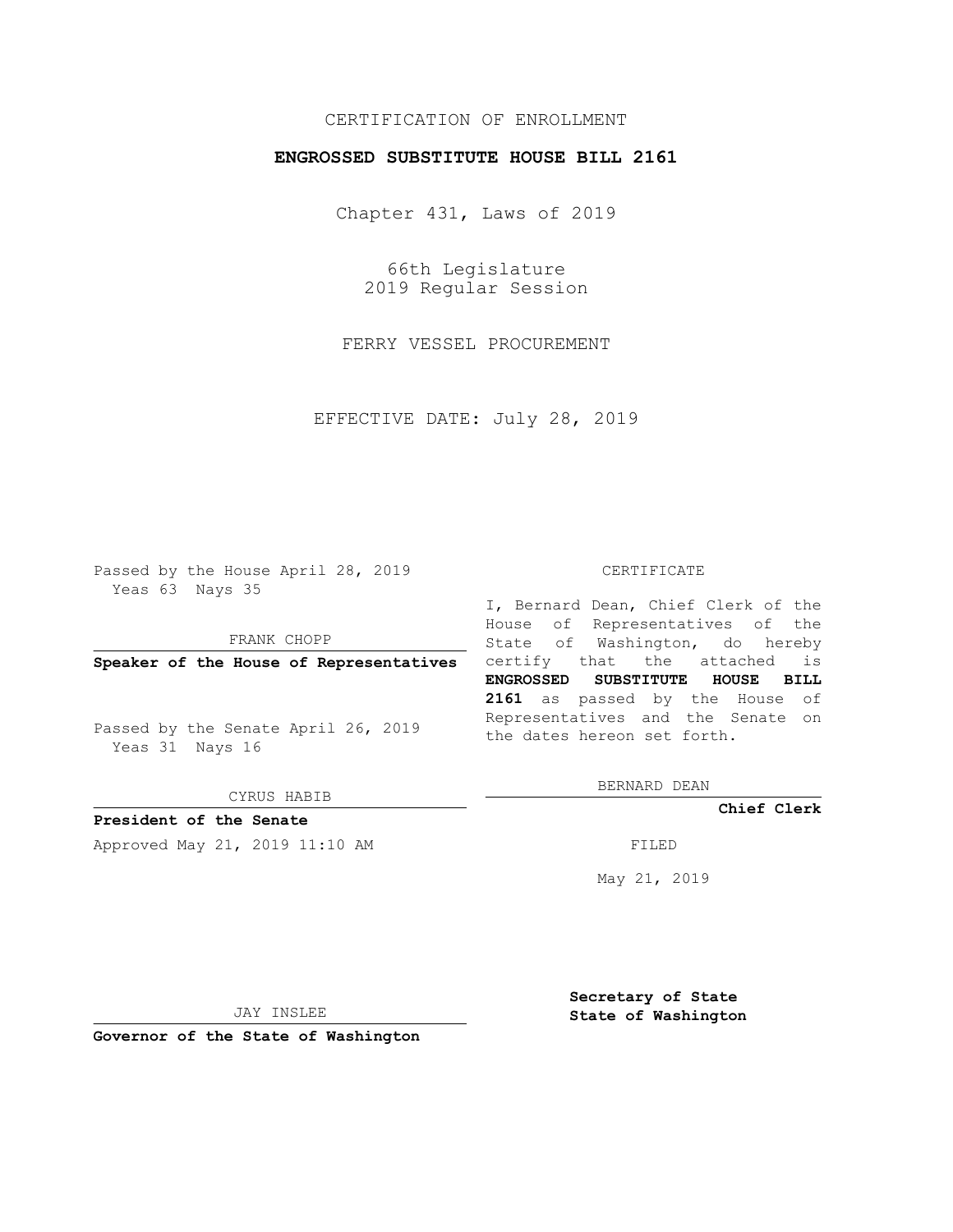### **ENGROSSED SUBSTITUTE HOUSE BILL 2161**

AS AMENDED BY THE SENATE

Passed Legislature - 2019 Regular Session

# **State of Washington 66th Legislature 2019 Regular Session**

**By** House Transportation (originally sponsored by Representatives Fey and Fitzgibbon)

READ FIRST TIME 04/09/19.

1 AN ACT Relating to concerning ferry vessel procurement; amending 2 RCW 47.60.810 and 47.60.315; and adding a new section to chapter 3 47.60 RCW.

4 BE IT ENACTED BY THE LEGISLATURE OF THE STATE OF WASHINGTON:

5 **Sec. 1.** RCW 47.60.810 and 2015 3rd sp.s. c 14 s 3 are each amended to read as follows:6

 (1) The department shall use a modified request for proposals process when purchasing new auto ferries, except for new 144-auto ferries purchased through an option on a contract executed before July 6, 2015, whereby the prevailing shipbuilder and the department engage in a design and build partnership for the design and construction of the auto ferries. The process consists of the three phases described in subsection (3) of this section.

 (2) Throughout the three phases described in subsection (3) of this section, the department shall employ an independent owner's representative to serve as a third-party intermediary between the department and the proposers, and subsequently the successful proposer. However, this representative shall serve only during the development and construction of the first vessel constructed as part of a new class of vessels developed after July 6, 2015. The 21 independent owner's representative shall: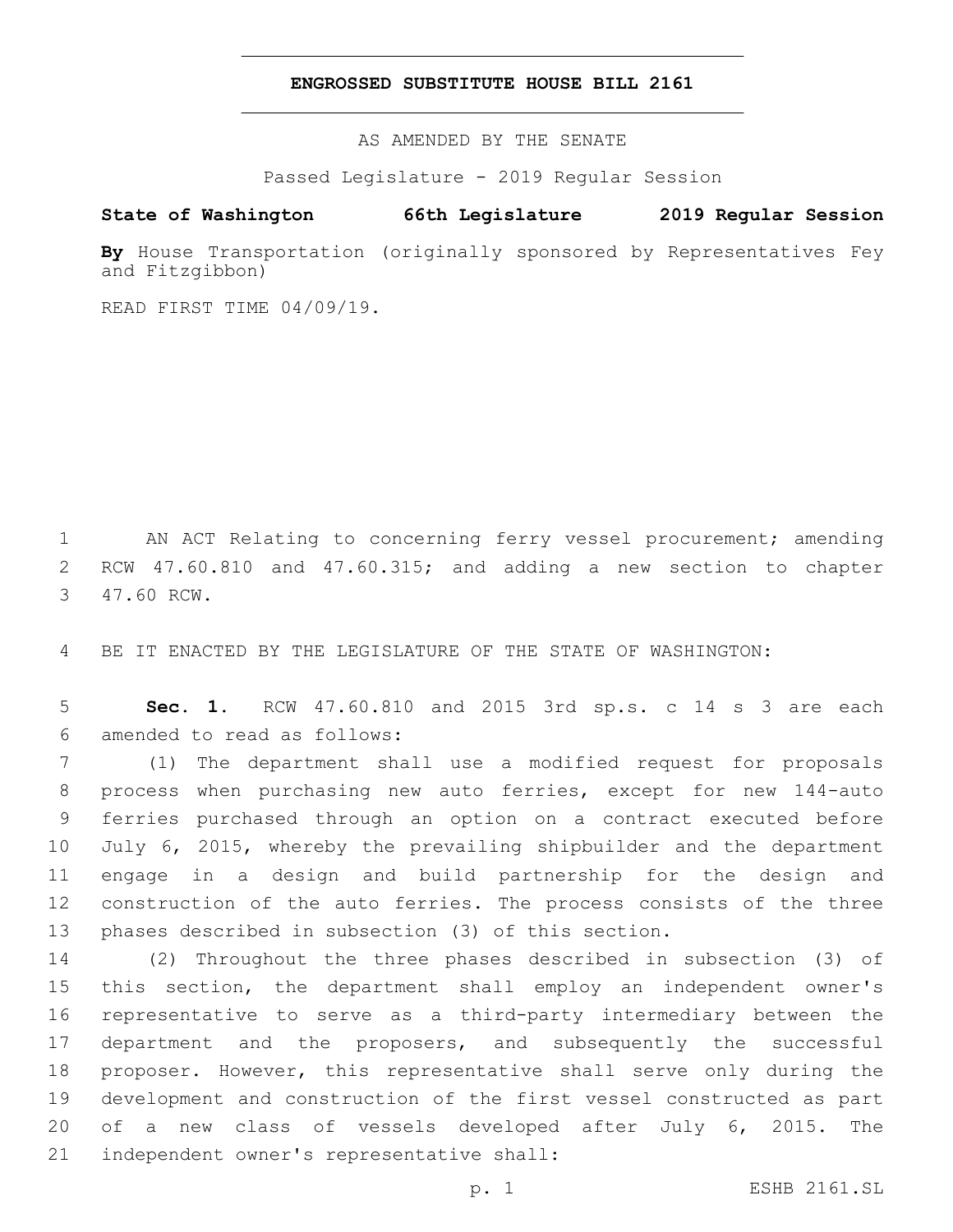(a) Serve as the department's primary advocate and communicator 2 with the proposers and successful proposer;

3 (b) Perform project quality oversight;

(c) Manage any change order requests;4

 (d) Ensure that the contract is adhered to and the department's best interests are considered in all decisions; and

 (e) Possess knowledge of and experience with inland waterways, Puget Sound vessel operations, the propulsion system of the new 9 vessels, and Washington state ferries operations.

 (3) The definitions in this subsection apply throughout RCW 11 47.60.812 through 47.60.822.

 (a) "Phase one" means the evaluation and selection of proposers to participate in development of technical proposals in phase two.

 (b) "Phase two" means the preparation of technical proposals by the selected proposers in consultation with the department.

 (c) "Phase three" means the submittal and evaluation of bids, the award of the contract to the successful proposer, and the design and 18 construction of the auto ferries.

 (4) The department may modify an existing option contract executed prior to July 6, 2015, to allow for the purchase of up to five additional 144-auto ferries, for a total of nine 144-auto ferries. The department must execute a new modification to an 23 existing option contract for each of the additional five ferries.

 NEW SECTION. **Sec. 2.** A new section is added to chapter 47.60 25 RCW to read as follows:

 (1) To increase small business participation in ferry vessel procurement, the Washington state department of transportation's office of equal opportunity shall develop and monitor a state small business enterprise enforceable goals program. Pursuant to this program, the office shall establish contract goals for ferry vessel procurement. The contract goal is defined as a percentage of the contract award amount that the prime contractor must meet by subcontracting with small business enterprises. The enforceable goal for all ferry vessel procurement contracts will be set by the office. Prime contractors unable to meet the enforceable goal must submit evidence of good faith efforts to meet the contract goal to the small 37 business enterprise enforceable goals program.

 (2) Small business enterprises intending to benefit from the small business enterprise enforceable goals program established in

p. 2 ESHB 2161.SL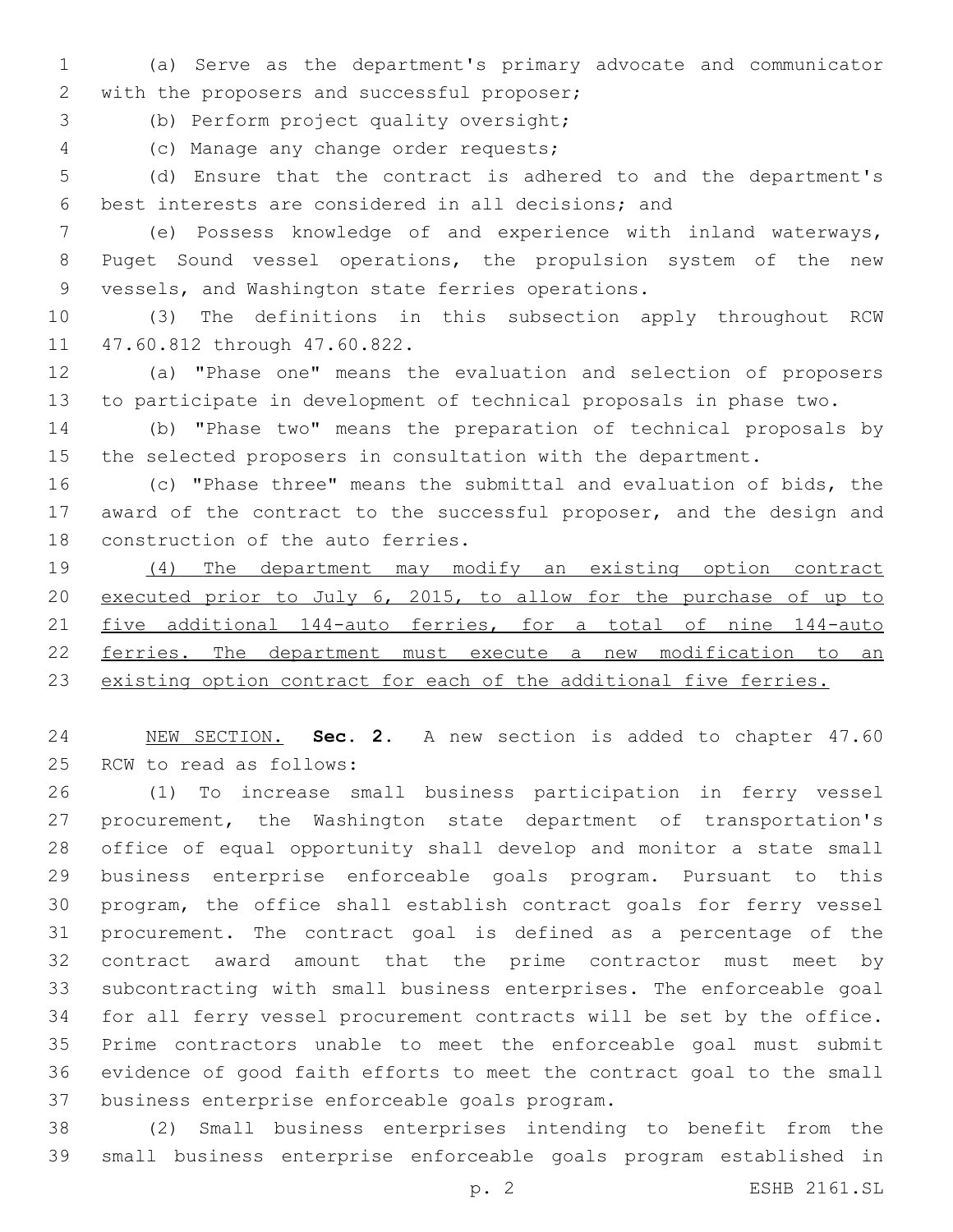subsection (1) of this section must meet the definition of "small business" in RCW 39.26.010. Prime contractors will enter all subcontractor payments into the office's diversity management and compliance system. The office of equal opportunity shall monitor 5 program performance.

 **Sec. 3.** RCW 47.60.315 and 2011 1st sp.s. c 16 s 3 are each 7 amended to read as follows:

 (1) The commission shall adopt fares and pricing policies by rule, under chapter 34.05 RCW, according to the following schedule:

 (a) Each year the department shall provide the commission a report of its review of fares and pricing policies, with recommendations for the revision of fares and pricing policies for 13 the ensuing year;

 (b) By September 1st of each year, beginning in 2008, the commission shall adopt by rule fares and pricing policies for the 16 ensuing year.

 (2) The commission may adopt by rule fares that are effective for more or less than one year for the purposes of transitioning to the 19 fare schedule in subsection (1) of this section.

 (3) The commission may increase ferry fares included in the schedule of charges adopted under this section by a percentage that 22 exceeds the fiscal growth factor.

 (4) The chief executive officer of the ferry system may authorize 24 the use of promotional, discounted, and special event fares to the general public and commercial enterprises for the purpose of maximizing capacity use and the revenues collected by the ferry system. The department shall report to the commission a summary of the promotional, discounted, and special event fares offered during each fiscal year and the financial results from these activities.

 (5) Fare revenues and other revenues deposited in the Puget Sound ferry operations account created in RCW 47.60.530 may not be used to support the Puget Sound capital construction account created in RCW 47.60.505, unless the support for capital is separately identified in 34 the fare.

 (6) The commission may not raise fares until the fare rules contain pricing policies developed under RCW 47.60.290, or September 37 1, 2009, whichever is later.

 (7) The commission shall impose a vessel replacement surcharge of twenty-five cents on every one-way and round-trip ferry fare sold,

p. 3 ESHB 2161.SL